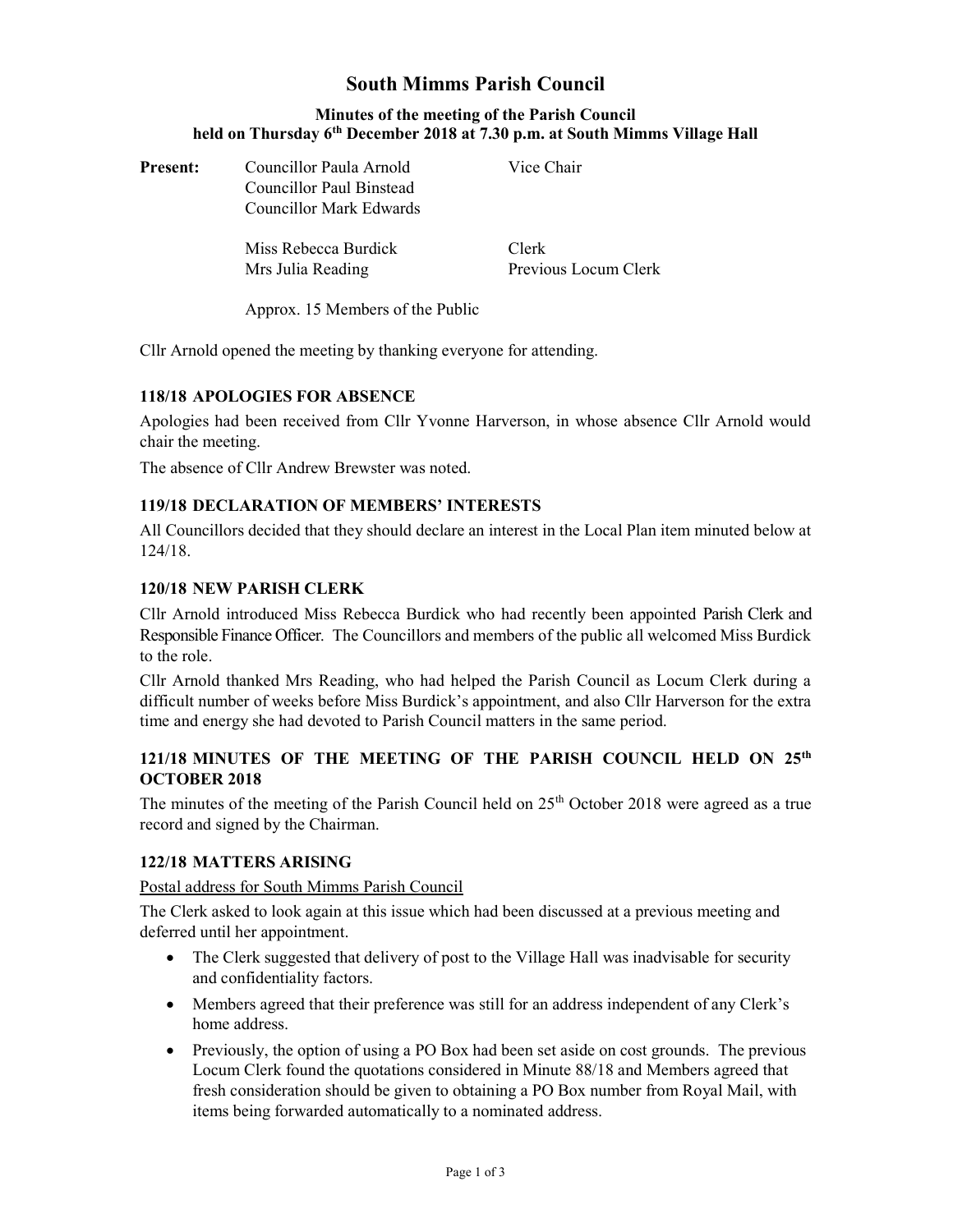## Brookside Children's Play Park

The previous Locum Clerk reported that a spokesperson for Hertsmere Borough Council Parks/Recreation Team had confirmed that repairs to the play equipment and safety surfaces had been scheduled, but that no completion date was yet available.

Any other matters arising not covered by this agenda

None.

#### 123/18 SCHEDULE OF PAYMENTS

RESOLVED that the following payments be approved:

| <b>Item</b>                                                          | Payee       | Amount  | Cheque       | <b>Dated</b> |
|----------------------------------------------------------------------|-------------|---------|--------------|--------------|
| Remembrance Sunday wreath                                            | M Harverson | £20.00  | 000301       | 05/11/2018   |
| Previous Locum clerk, expenses                                       | J Reading   | £50.99  | 000302       | 06/12/2018   |
| Previous Locum clerk, salary                                         | J Reading   | £247.50 | 000303       | 25/10/2018   |
| Christmas lights and star for Parish tree                            | M Harverson | £188.92 | 000304       | 06/12/2018   |
| Salary adjustment for H Rook $01/04/2018 - 02/06/2018$               |             |         | 000305       |              |
| (Includes payments to HMRC & the Local Government)<br>Pension Scheme |             |         | tο<br>000307 | 06/12/2018   |

# 124/18 CONSULTATION ON HERTSMERE LOCAL PLAN

Cllr Edwards reported on his visit to the Wyllyots Centre on 13 November for Hertsmere Borough Council's touring Local Plan exhibition, and circulated maps showing potential sites for housing and employment near South Mimms.

It was emphasised that no decisions or recommendations had yet been taken at any level; the current consultative stage of the Local Plan was still seeking residents' views on sites put forward for consideration by landowners and developers. Not all the sites will need to be allocated for development and it was even possible that no significant development would be earmarked for any area impacting on South Mimms. Comments and opinions from local residents would help the Borough Council to decide which, if any, locations are the most appropriate.

Cllr Edwards foresaw that there would likely be a variety of opinion about the potential sites. For instance, while growth and expansion might be considered by some to have an adverse effect on the quality of the environment, others may welcome potential benefits in terms of infrastructure. He also encouraged residents to question the long-term effects of different types of development. For example, to compare and contrast the obvious and immediate impact of a new estate with planned services, with the perhaps more insidious growth from small infill sites. Each infill would perhaps be regarded of little significance, but over time the strain on infrastructure of a haphazard and multiple number of infills might be worse overall than a single massed development.

What Cllr Edwards, on behalf of the Parish Council, considered to be vital at this stage was for residents to be informed, and make their own individual opinions known to Hertsmere to demonstrate the breadth of keen local interest about any aspect, negative or positive. The deadline for receipt of comments was midnight on 20<sup>th</sup> December.

Councillors noted that some residents appeared not to have received the information leaflet distributed in late October by Hertsmere Borough Council.

Methods were discussed of getting word out to friends and neighbours, with disappointment expressed that the Parish Newsletter recently distributed made no mention of the Local Plan. The Vice Chair undertook to produce posters for the noticeboards and would ask the church office and two publicans to display copies, and the Clerk would arrange for the Parish Council's website to display the registration and contact information for comments.